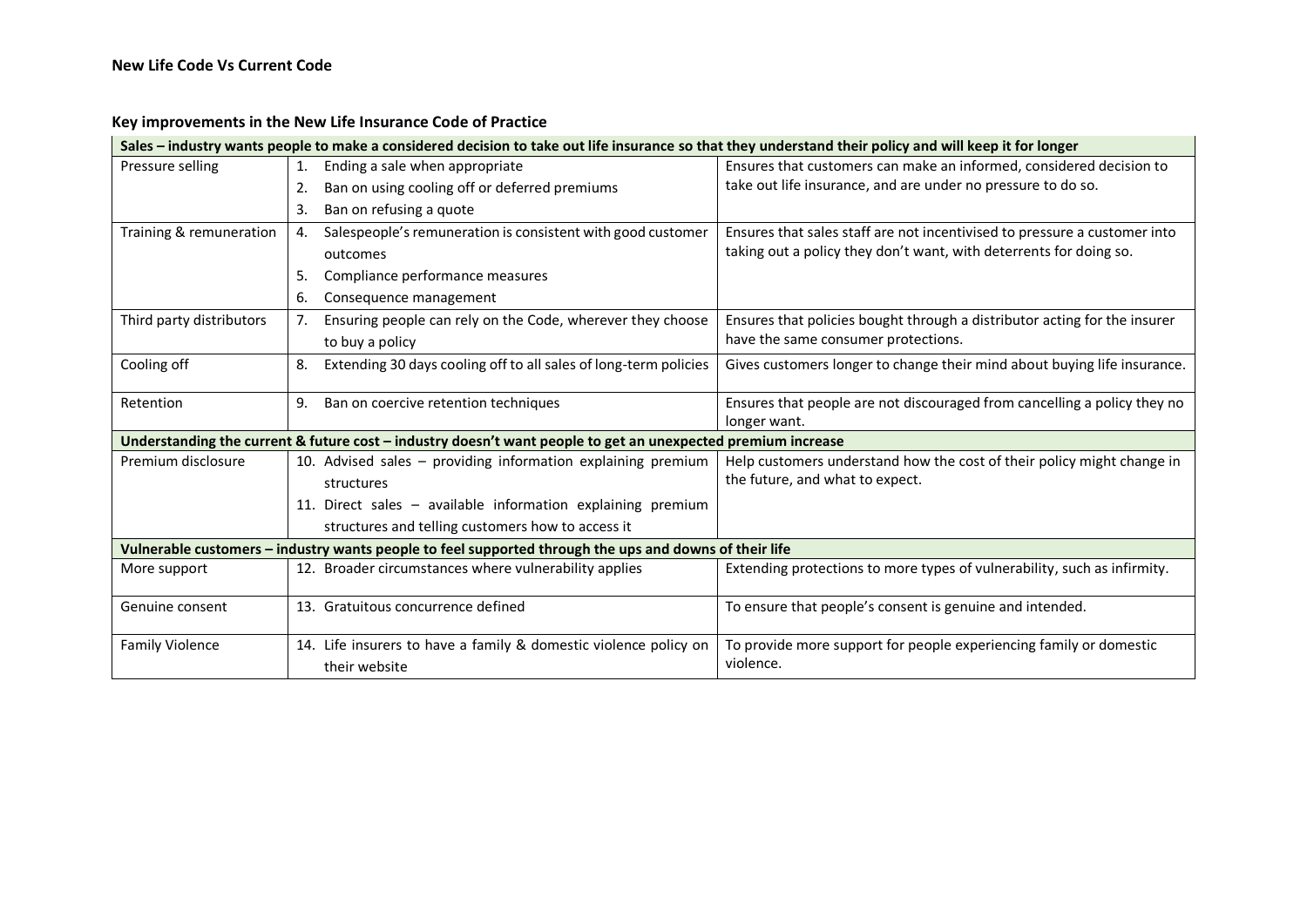| Underwriting - industry wants people to understand the reasons why underwriting decisions are made and that they can be reviewed |                                                                   |                                                                                                                                                                    |  |  |  |
|----------------------------------------------------------------------------------------------------------------------------------|-------------------------------------------------------------------|--------------------------------------------------------------------------------------------------------------------------------------------------------------------|--|--|--|
| <b>Genetics/Family History</b>                                                                                                   | 15. Moratorium included to introduce independent LCCC             | To increase consumer confidence in the Moratorium and Family History                                                                                               |  |  |  |
|                                                                                                                                  | oversight                                                         | protections through independent monitoring and sanctions for                                                                                                       |  |  |  |
|                                                                                                                                  | 16. Family history limited to first degree blood relatives        | breaches.                                                                                                                                                          |  |  |  |
| Consent                                                                                                                          | 17. Consent wording to limit access to patient clinical notes     | To protect people's privacy.                                                                                                                                       |  |  |  |
| Decisions                                                                                                                        | 18. Alternative terms must be explained                           | To ensure people understand why they are being asked to pay a higher<br>premium or accept more restricted cover, and when and how they can<br>have these reviewed. |  |  |  |
|                                                                                                                                  | 19. Notification of how long the alternative terms will apply     |                                                                                                                                                                    |  |  |  |
|                                                                                                                                  | 20. Notification that the alternative terms can be reviewed       |                                                                                                                                                                    |  |  |  |
| Mental health                                                                                                                    | 21. Taking account of the history, severity, or type of the       | To provide the opportunity to disclose the history, severity, or type of a<br>mental health condition before an underwriting decision is made.                     |  |  |  |
|                                                                                                                                  | condition                                                         |                                                                                                                                                                    |  |  |  |
| Mental Health - ensuring that people are supported when they experience a mental health condition                                |                                                                   |                                                                                                                                                                    |  |  |  |
| <b>Mental Health</b>                                                                                                             | 22. No blanket mental health exclusions in new contracts          | Bans small print which excludes mental health claims on new policies.                                                                                              |  |  |  |
| More support                                                                                                                     | 23. Treating people with a mental health condition as vulnerable  | To give extra support to people with a mental health condition and make                                                                                            |  |  |  |
|                                                                                                                                  | 24. Dedicated mental health section                               | it easier to find out what that extra support is.                                                                                                                  |  |  |  |
| Claims - ensuring that people feel supported throughout the claims process                                                       |                                                                   |                                                                                                                                                                    |  |  |  |
| Interviews                                                                                                                       | 25. Providing key information sheet covering customer's rights    | To ensure people are treaty fairly when they are interviewed about their                                                                                           |  |  |  |
|                                                                                                                                  | 26. Allow gender choice of interviewer where available            | claim and are not pressured into withdrawing it.                                                                                                                   |  |  |  |
|                                                                                                                                  | 27. Interviews no longer than 90 minutes                          |                                                                                                                                                                    |  |  |  |
|                                                                                                                                  | 28. A 5-minute break offered at least every 30 minutes            |                                                                                                                                                                    |  |  |  |
|                                                                                                                                  | 29. Allow more breaks or an early end to the interview on request |                                                                                                                                                                    |  |  |  |
|                                                                                                                                  | 30. No allegations of fraud without prior authority               |                                                                                                                                                                    |  |  |  |
|                                                                                                                                  | 31. Ending the interview if additional support is needed          |                                                                                                                                                                    |  |  |  |
|                                                                                                                                  | 32. Independent investigation of withdrawn claims                 |                                                                                                                                                                    |  |  |  |
| Surveillance                                                                                                                     | 33. Stopping surveillance on the advice of any medical            | The Code already ensures that surveillance is used only as a last resort                                                                                           |  |  |  |
|                                                                                                                                  | practitioner                                                      | and that, on the rare occasions it is used, there is now further protection<br>of people's privacy.                                                                |  |  |  |
|                                                                                                                                  | 34. Surveillance for no longer than 4 months                      |                                                                                                                                                                    |  |  |  |
|                                                                                                                                  | 35. New restrictions on business premises not open to the public  |                                                                                                                                                                    |  |  |  |
| <b>Disclosures</b>                                                                                                               | 36. Not checking previous disclosures without reasonable          | To ensure that policies are not unfairly cancelled at claim time and that                                                                                          |  |  |  |
|                                                                                                                                  | grounds                                                           | the claims assessment process is transparent.                                                                                                                      |  |  |  |
|                                                                                                                                  | 37. Explaining what the grounds are                               |                                                                                                                                                                    |  |  |  |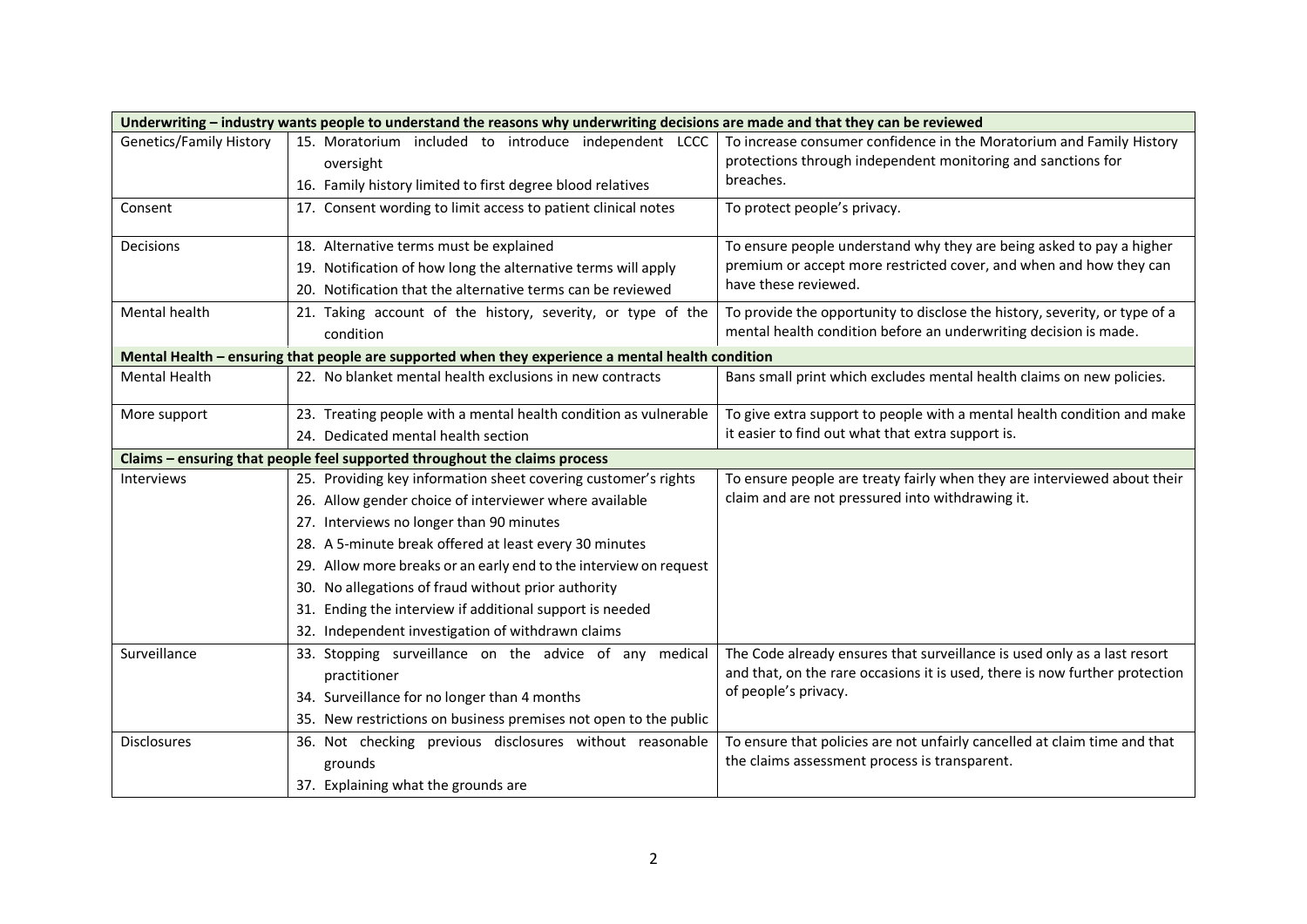| Timeframes                                                  | 38. Income-related decisions within 2 months                                 | To ensure that claims are paid as promptly as possible and that life                          |  |  |  |
|-------------------------------------------------------------|------------------------------------------------------------------------------|-----------------------------------------------------------------------------------------------|--|--|--|
|                                                             | 39. Lump sum decisions within 6 months                                       | insurers only ask for the evidence that they reasonably need to assess                        |  |  |  |
|                                                             | 40. Notifying the decision within 15 business days of receiving all          | claims.                                                                                       |  |  |  |
|                                                             | information if sooner                                                        |                                                                                               |  |  |  |
|                                                             | 41. Fixed time (5 business days) for internal approvals                      |                                                                                               |  |  |  |
|                                                             | 42. Restrictions on extending timeframes due to circumstances                |                                                                                               |  |  |  |
|                                                             | beyond our control                                                           |                                                                                               |  |  |  |
|                                                             | 43. No going over old ground on reopened claims without                      |                                                                                               |  |  |  |
|                                                             | reasonable grounds                                                           |                                                                                               |  |  |  |
|                                                             | 44. Explaining what the grounds are                                          |                                                                                               |  |  |  |
| <b>Medical definitions</b>                                  | 45. New approach to obsolete medical definitions in older                    | To ensure that claims are fairly assessed on policies with an obsolete<br>medical definition. |  |  |  |
|                                                             | policies                                                                     |                                                                                               |  |  |  |
| Sanctions - to help improve consumer confidence in the Code |                                                                              |                                                                                               |  |  |  |
| <b>Breaches</b>                                             | 46. Subscribers can be sanctioned for breaches                               | To increase consumer confidence in the protections the Code provides.                         |  |  |  |
|                                                             |                                                                              |                                                                                               |  |  |  |
| Significant Breaches                                        | 47. LCCC can decide significance                                             |                                                                                               |  |  |  |
|                                                             | 48. Community Benefit Payment sanction up to \$100,000 for                   |                                                                                               |  |  |  |
|                                                             | some significant breaches                                                    |                                                                                               |  |  |  |
|                                                             | Clarity & Navigation - making the Code easier to navigate and easier to read |                                                                                               |  |  |  |
| Greater clarity                                             | 49. Code undergone independent plain English re-write                        | To make it easier for people to read, understand and navigate the Code.                       |  |  |  |
| Easier navigation                                           | 50. Code independently restructured for easy navigation                      |                                                                                               |  |  |  |
| Removed duplication                                         | Removed restatements of law to avoid inconsistency, make<br>$\bullet$        |                                                                                               |  |  |  |
|                                                             | the Code shorter and easy to read:                                           |                                                                                               |  |  |  |
|                                                             | design and distribution obligations<br>$\circ$                               |                                                                                               |  |  |  |
|                                                             | anti-hawking of insurance products<br>$\circ$                                |                                                                                               |  |  |  |
|                                                             | deferred sales model for add-on insurance<br>$\circ$                         |                                                                                               |  |  |  |
|                                                             | duty to take reasonable care not to make a<br>$\circ$                        |                                                                                               |  |  |  |
|                                                             | misrepresentation                                                            |                                                                                               |  |  |  |
|                                                             | limiting avoidance of life insurance contracts<br>$\circ$                    |                                                                                               |  |  |  |
|                                                             | unfair contract terms                                                        |                                                                                               |  |  |  |
|                                                             | Note: To be replaced by a consumer guide to insurance law                    |                                                                                               |  |  |  |